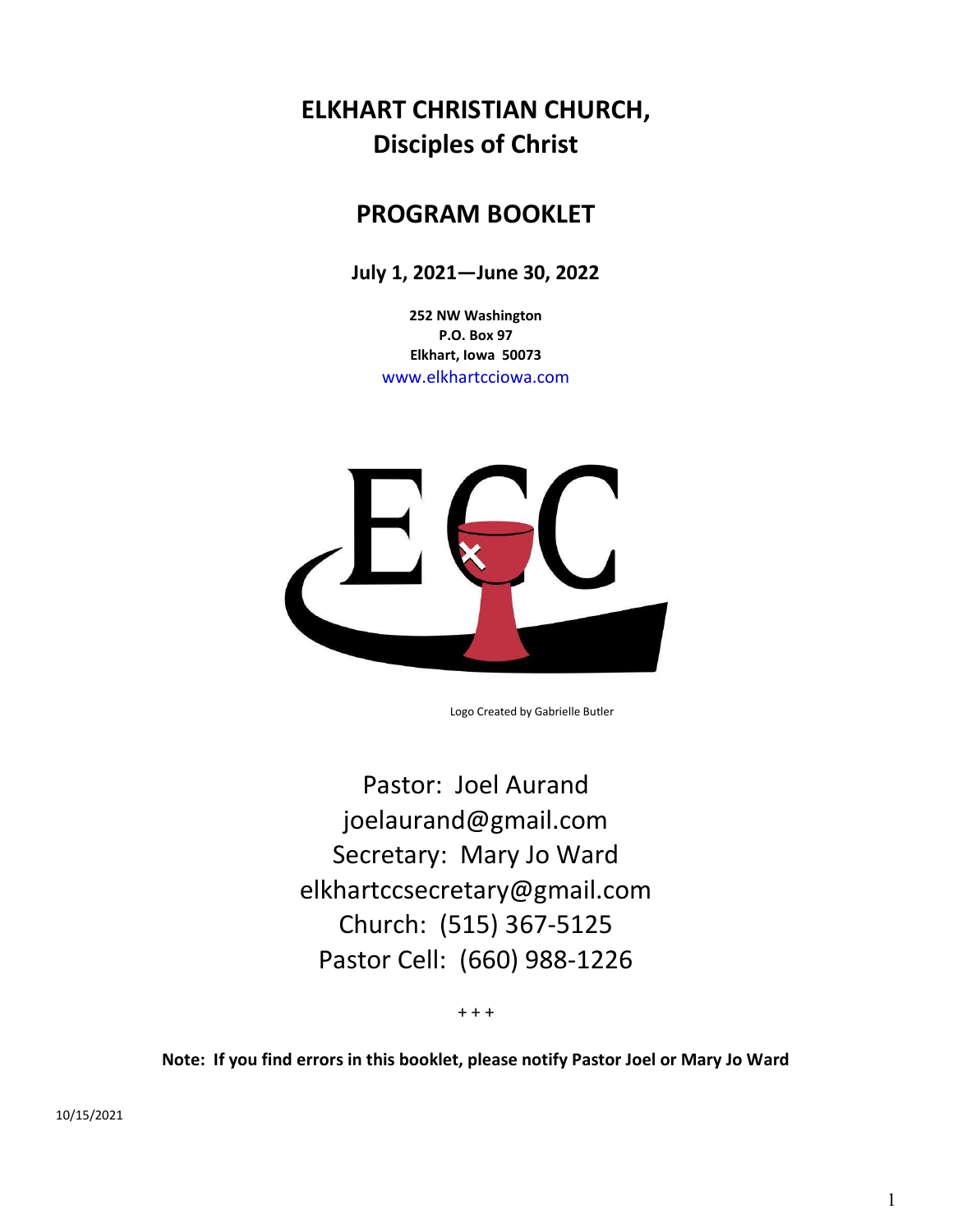| <b>MISSION STATEMENT</b>                                                                                                                                                                                                                                                                                                 | 4                                                                                                                                                 |
|--------------------------------------------------------------------------------------------------------------------------------------------------------------------------------------------------------------------------------------------------------------------------------------------------------------------------|---------------------------------------------------------------------------------------------------------------------------------------------------|
| <b>VISION STATEMENT</b>                                                                                                                                                                                                                                                                                                  | 4                                                                                                                                                 |
| <b>OPEN AND AFFIRMING STATEMENT</b>                                                                                                                                                                                                                                                                                      | 4                                                                                                                                                 |
| <b>LOGO</b>                                                                                                                                                                                                                                                                                                              | 4                                                                                                                                                 |
| <b>CHURCH SCHEDULE</b>                                                                                                                                                                                                                                                                                                   | 5                                                                                                                                                 |
| <b>CHURCH PUBLICATIONS</b>                                                                                                                                                                                                                                                                                               | 6                                                                                                                                                 |
| <b>ANNUAL REPORT</b><br><b>CHURCH PICTURE DIRECTORY</b><br>PROGRAM BOOKLET<br>THE SECRET PLACE                                                                                                                                                                                                                           | 6<br>6<br>6<br>6                                                                                                                                  |
| <b>SERVICES &amp; IMPORTANT DATES</b>                                                                                                                                                                                                                                                                                    | 6                                                                                                                                                 |
| OTHER SPECIAL SERVICES                                                                                                                                                                                                                                                                                                   | 6                                                                                                                                                 |
| <b>GENERAL CONGREGATIONAL INFORMATION</b>                                                                                                                                                                                                                                                                                | $\overline{7}$                                                                                                                                    |
| <b>BUDGET</b><br>CHANGE OF ADDRESS OR TELEPHONE NUMBER<br><b>CHURCH BULLETIN</b><br><b>GREETERS</b><br>OFFICE HOURS FOR THE CHURCH<br><b>TWITTER PRAYER APP</b><br><b>SCHOLARSHIPS</b><br><b>USHERS</b><br><b>WEDDING ARRANGEMENTS</b>                                                                                   | 7<br>$\overline{7}$<br>$\overline{7}$<br>$\overline{7}$<br>$\overline{7}$<br>$\overline{7}$<br>$\overline{7}$<br>$\overline{7}$<br>$\overline{7}$ |
| <b>PROPERTY MAINTENANCE &amp; IMPROVEMENT PROCEDURES</b>                                                                                                                                                                                                                                                                 | 8                                                                                                                                                 |
| <b>CWF</b>                                                                                                                                                                                                                                                                                                               | 9                                                                                                                                                 |
| <b>BUILDING USE POLICIES AND COSTS</b>                                                                                                                                                                                                                                                                                   | 10                                                                                                                                                |
|                                                                                                                                                                                                                                                                                                                          | 10                                                                                                                                                |
| <b>CLEANING DEPOSIT</b><br>KITCHEN ETIQUETTE<br>KITCHEN USAGE AND RENTAL                                                                                                                                                                                                                                                 | 10<br>10                                                                                                                                          |
| <b>GENERAL BUILDING USE POLICIES</b>                                                                                                                                                                                                                                                                                     | 11                                                                                                                                                |
| <b>RECEPTION INFORMATION</b>                                                                                                                                                                                                                                                                                             | 12                                                                                                                                                |
| <b>COMMITTEES</b>                                                                                                                                                                                                                                                                                                        | 13                                                                                                                                                |
| <b>EDUCATION COMMITTEE</b><br>FUNERAL FOOD COMMITTEE<br>MEMBERSHIP / EVANGELISM COMMITTEE<br>MEMORIAL AND SPECIAL GIFTS COMMITTEE<br>PASTORAL RELATIONS COMMITTEE<br>PERMANENT FUND COMMITTEE<br><b>RECEPTION COMMITTEE</b><br>STEWARDSHIP AND FINANCE COMMITTEE<br>WORLD OUTREACH COMMITTEE<br><b>WORSHIP COMMITTEE</b> | 13<br>13<br>13<br>13<br>13<br>13<br>13<br>13<br>13<br>13                                                                                          |
| <b>BOARDS</b>                                                                                                                                                                                                                                                                                                            | 14                                                                                                                                                |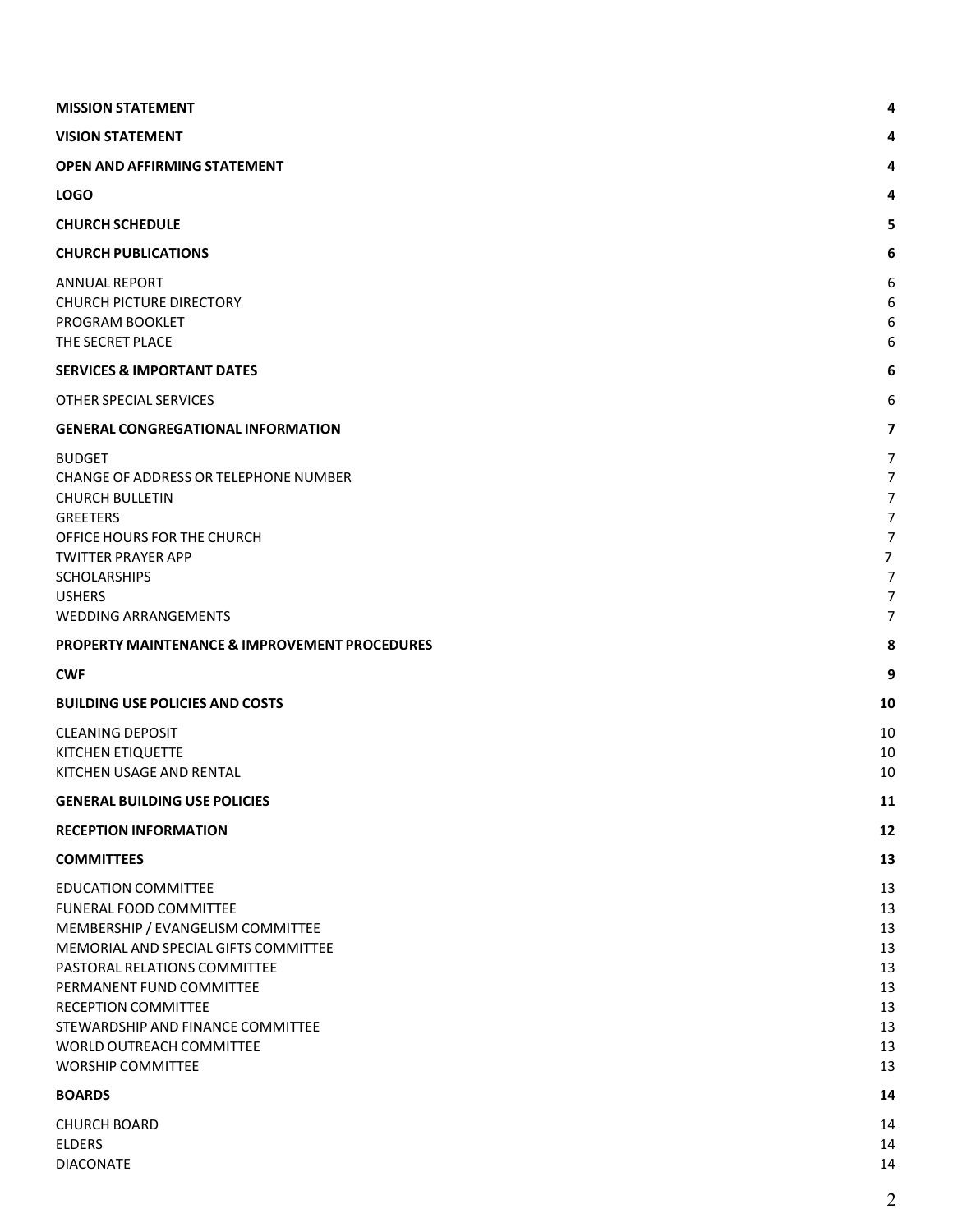| <b>COMMUNION HOSTESSES</b> | 15 |
|----------------------------|----|
| SECRETARY                  | 14 |
| CUSTODIAN                  | 14 |
| HISTORIAN                  | 14 |
| <b>FLOWERS</b>             | 14 |
| PIANIST / ORGANIST         | 14 |
| YOUTH GROUP                | 14 |
| <b>TRUSTEES</b>            | 14 |
| <b>JUNIOR DIACONATE</b>    | 14 |
|                            |    |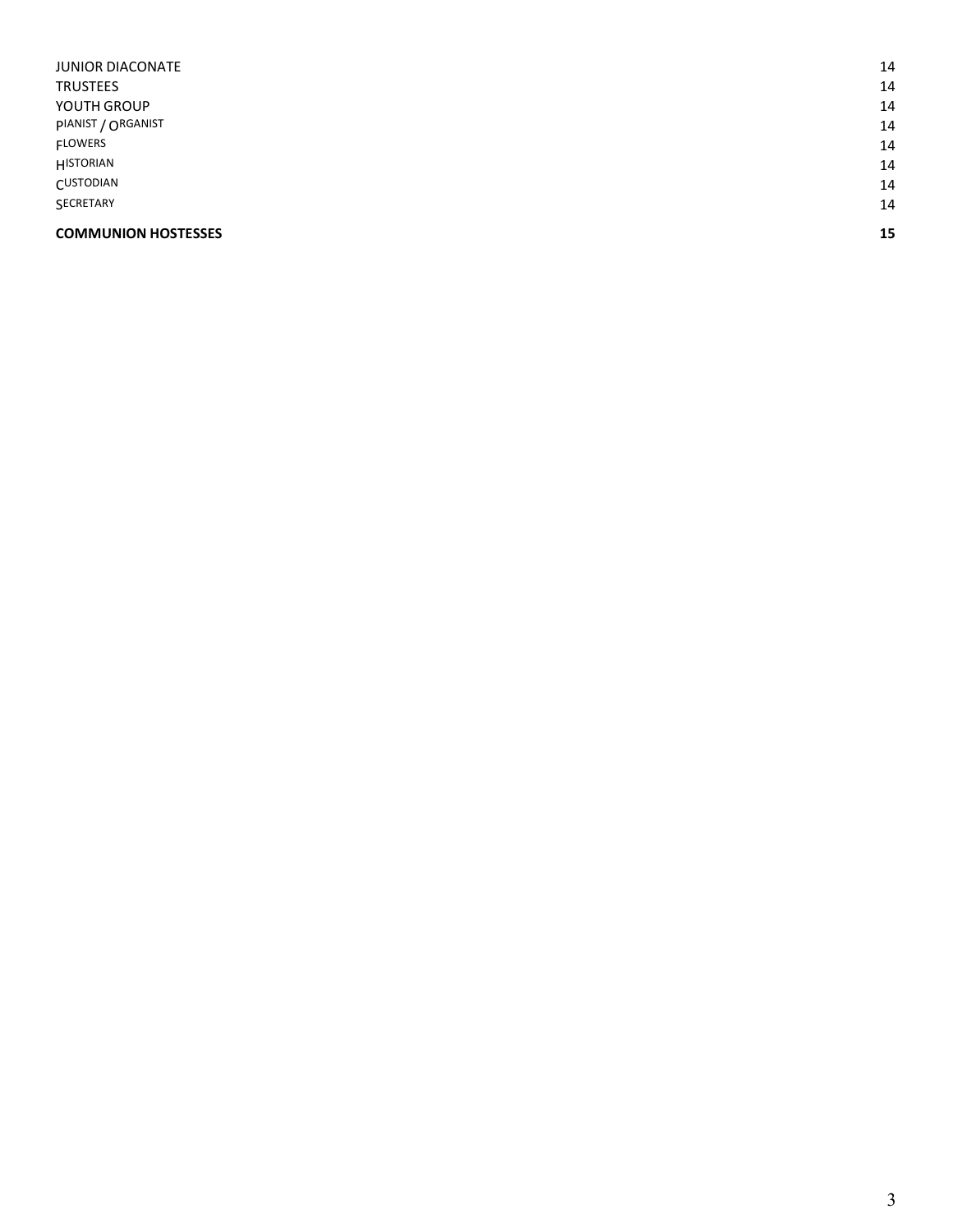### MISSION STATEMENT

Elkhart Christian Church is a family of faithful Christians actively caring for the needs of others; sharing our faith through worship, education, and outreach; and providing fellowship that represents Christ's love and presence in our community and our world. Our mission is to nurture and prepare everyone God entrusts to us to become mature and dedicated Disciples for the glory of God.

## VISION STATEMENT

"Sharing Our Faith and God's Love"

# OPEN AND AFFIRMING STATEMENT

"As an open and affirming Disciples congregation, we are striving to become a people of grace and welcome to all God's children regardless of race, gender, age, sexual orientation, gender identity, nationality, ethnicity, marital status, physical or mental ability, political stance or theological perspective; and we affirm the faith, baptism, and spiritual gifts of all Christians regardless of their sexual orientation or gender identity, for neither is grounds for exclusion from fellowship or service within the church, for we celebrate that all are part of God's good creation."

LOGO Created by Gabrielle Butler, 2015

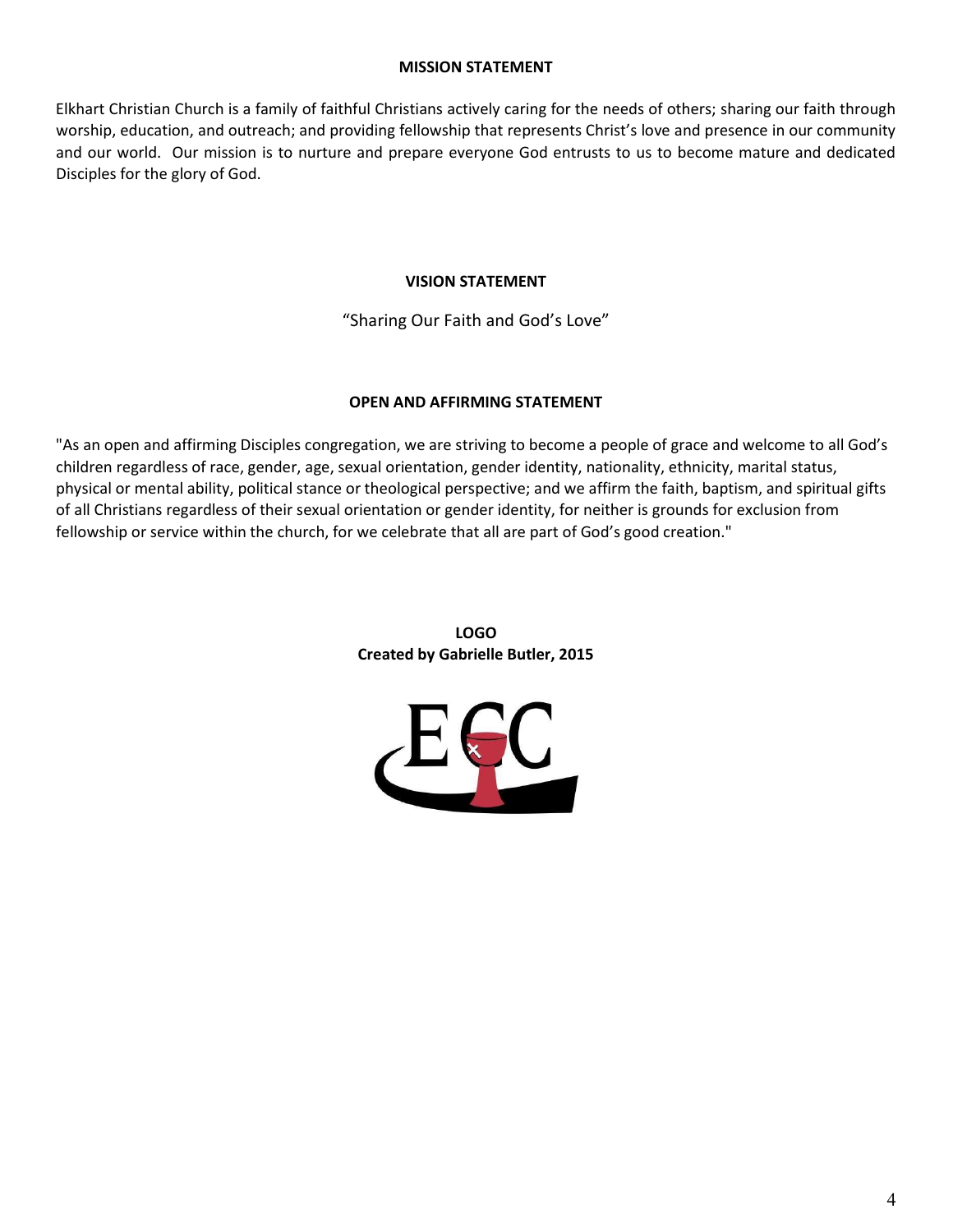# CHURCH SCHEDULE

| <b>SUNDAY MORNING WORSHIP</b><br>Communion is available to the homebound, ill or those in care centers.<br>Please contact one of the Elders or the Pastor if communion is desired. |                                                                                                                                                         | $10:00$ am |
|------------------------------------------------------------------------------------------------------------------------------------------------------------------------------------|---------------------------------------------------------------------------------------------------------------------------------------------------------|------------|
| SUNDAY CHURCH SCHOOL<br>Sunday after Labor Day until Sunday before Memorial Day                                                                                                    |                                                                                                                                                         | $9:15$ am  |
| SUNDAY MORNING ELDERS' PRAYERS                                                                                                                                                     |                                                                                                                                                         | $9:45$ am  |
| <b>ADULT BIBLE STUDY</b>                                                                                                                                                           | Schedule Changes; check church calendar for current offerings                                                                                           |            |
|                                                                                                                                                                                    |                                                                                                                                                         | Seasonal   |
|                                                                                                                                                                                    |                                                                                                                                                         | Seasonal   |
| CHRISTIAN YOUTH FELLOWSHIP (CYF) (grades 6-12)Every Sunday                                                                                                                         | 6:00-8:00 pm                                                                                                                                            |            |
| <b>SIXTY-PLUS GROUP</b><br>Everyone in Elkhart and surrounding communities is welcome                                                                                              | 2 <sup>nd</sup> Thursday                                                                                                                                | $2:00$ pm  |
|                                                                                                                                                                                    |                                                                                                                                                         |            |
| CHURCH BOARD MEETING<br>attend as well.                                                                                                                                            | 2nd Sunday of each month<br>The Official Board consists of the elders, deacons, deaconesses, trustees and committee chairpersons. Others are welcome to | $11:30$ am |
|                                                                                                                                                                                    |                                                                                                                                                         |            |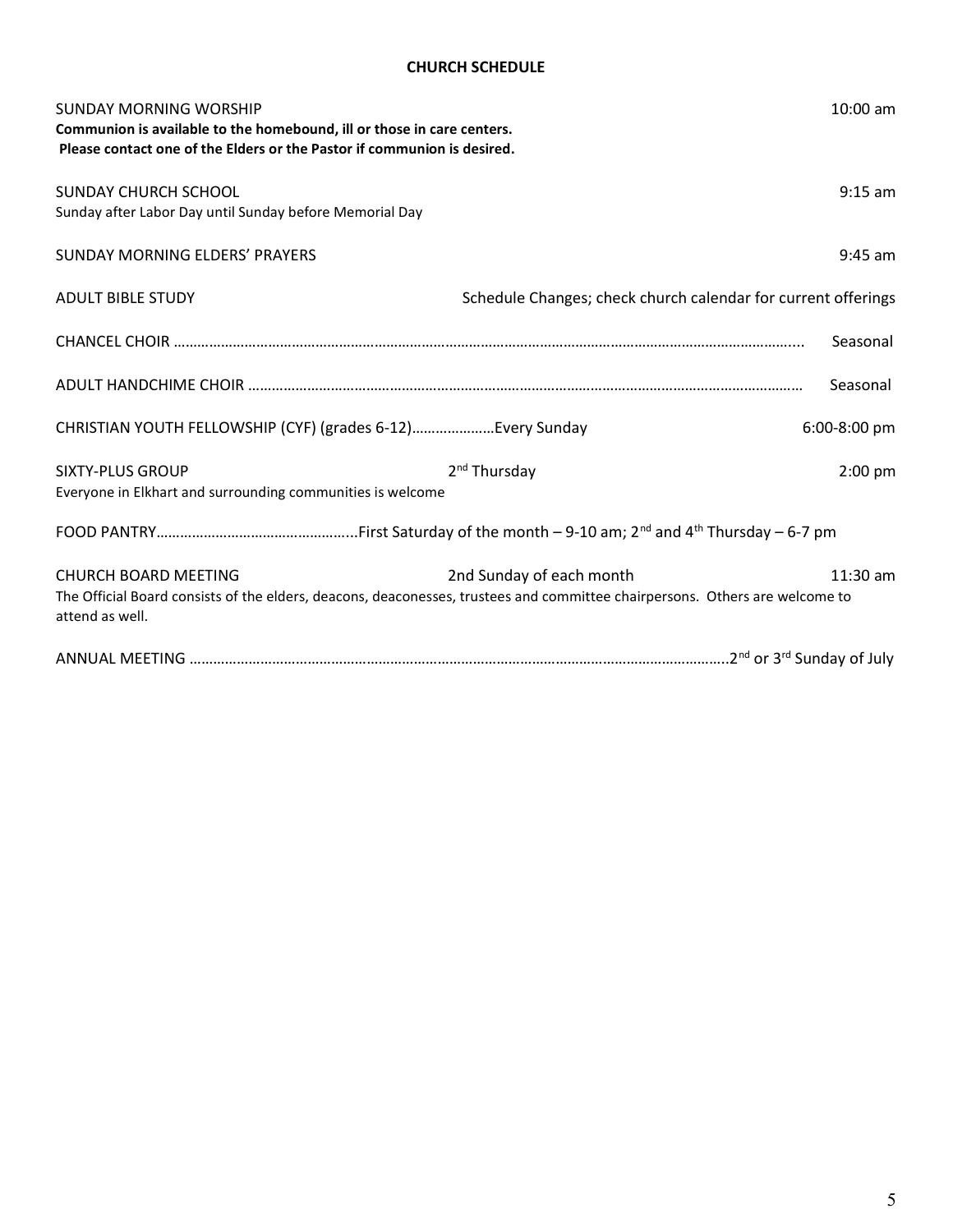# CHURCH PUBLICATIONS

ANNUAL REPORT which is published after the Annual Meeting. The Report contains a year-end summary of each committee's work, the treasurer's year-end report, and the Pastor's year-end report.

CHURCH PICTURE DIRECTORY which includes addresses and phone numbers of our church families and friends.

PROGRAM BOOKLET (which you're holding), identifies important dates; groups; committee board officers; Elders, Diaconate, and Building Use Policy.

THE SECRET PLACE a devotional booklet purchased by the church and placed quarterly on the table in the back of the sanctuary. Anyone is invited to take a copy.

| July 11     | <b>Annual Meeting</b>           |
|-------------|---------------------------------|
| August 7    | Disciples Leadership Conference |
| September 9 | <b>Sunday School Restart</b>    |
| October 1   | <b>World Vegetation Day</b>     |
| October 3   | <b>World Communion Sunday</b>   |
| November 1  | All Saints Day                  |
| November 25 | Thanksgiving                    |
| November 28 | <b>Advent Begins</b>            |
| December 5  | Peace Sunday                    |
| December 24 | Christmas Eve                   |
| January 16  | Week of Laity/Laity Sunday      |
| February 6  | <b>Boy Scout Sunday</b>         |
| February 20 | Week of Compassion              |
| March 2     | Ash Wednesday                   |
| April 10    | Palm Sunday                     |
| April 14    | Maundy Thursday                 |
| April 15    | Good Friday                     |
| April 17    | Easter Sunday                   |
| April 17    | Earth Stewardship Sunday        |
| May 8       | Mother's Day                    |
| May 29      | Pentecost                       |
| June 19     | Father's Day                    |
| July 4      | Independence Day                |

# SERVICES & IMPORTANT DATES

#### OTHER SPECIAL SERVICES

Pastor's Classes for Baptism are held on an "on demand" basis. Simply let Joel know that you would like to be baptized and he will arrange a time with you to discuss the "basics of the faith" together.

● Special services that are planned as needed include Infant Dedication Services, Advent and Lenten Devotionals/Studies, and Recognition of High School and College Graduates.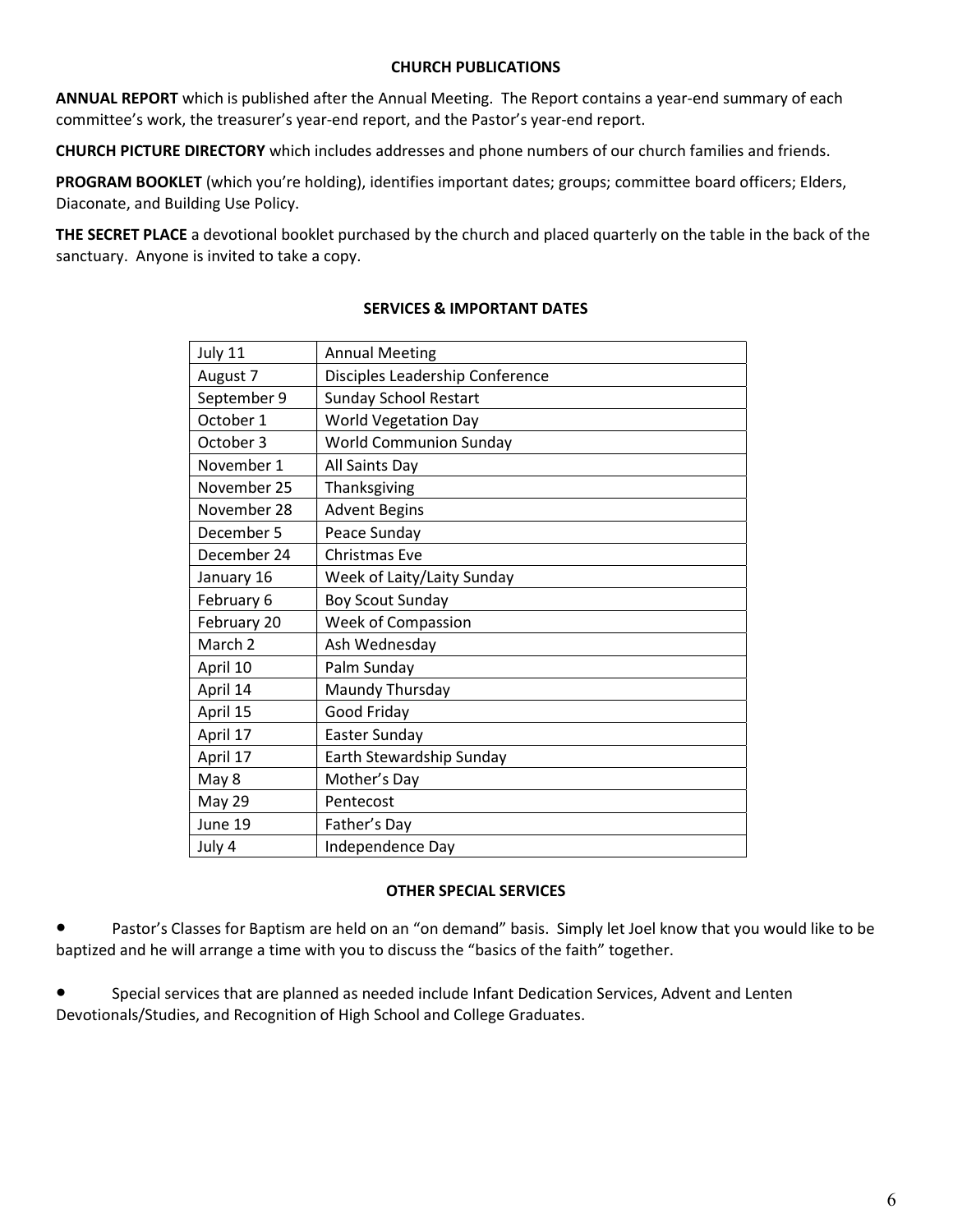#### GENERAL CONGREGATIONAL INFORMATION

BUDGET The church operates on an annual July - June budget year. The budget is established to set guidelines for expenditures during the year.

CHANGE OF ADDRESS OR TELEPHONE NUMBER Please notify the church office or simply update via your Realm account.

CHURCH BULLETIN is printed on Thursday. If you have an item for the bulletin, please contact the church office by Thursday morning.

GREETERS are recruited from the membership of the congregation. Their responsibility is to welcome worshippers to Church on Sunday morning and during special worship services. They also count the persons present at the worship services.

OFFICE HOURS FOR THE CHURCH Pastor Joel's hours are flexible. He is typically in the office during the mornings from 8:00 until Noon and other times as necessary. If Joel is not in the office, please feel free to call on him at 660 988-1226.

TWITTER PRAYER MINISTRY We use Twitter to share among members prayer concerns and other pertinent information that might not be available during Sunday worship. To participate, download Twitter to your device, click "search" , type in "Elkhart Christian Church", and then click "follow".

SCHOLARSHIPS Our church pays a one-half scholarship for young people who attend our region's summer camp program. Any young person who participates in our church program is eligible to receive this scholarship. In 2021, the CYF is working on paying all the cost of camps for youth. We also have a scholarship fund established for women attending Metanoia (at Newton Conference Center in October) and/or Quadrennial.

USHERS are recruited by the Worship committee. Their responsibilities are to help seat visitors and provide extra chairs when needed.

WEDDING ARRANGEMENTS Please contact the church office to make wedding arrangements and to make appointments for pre-marital conferences. There is a "Wedding Guidelines" form.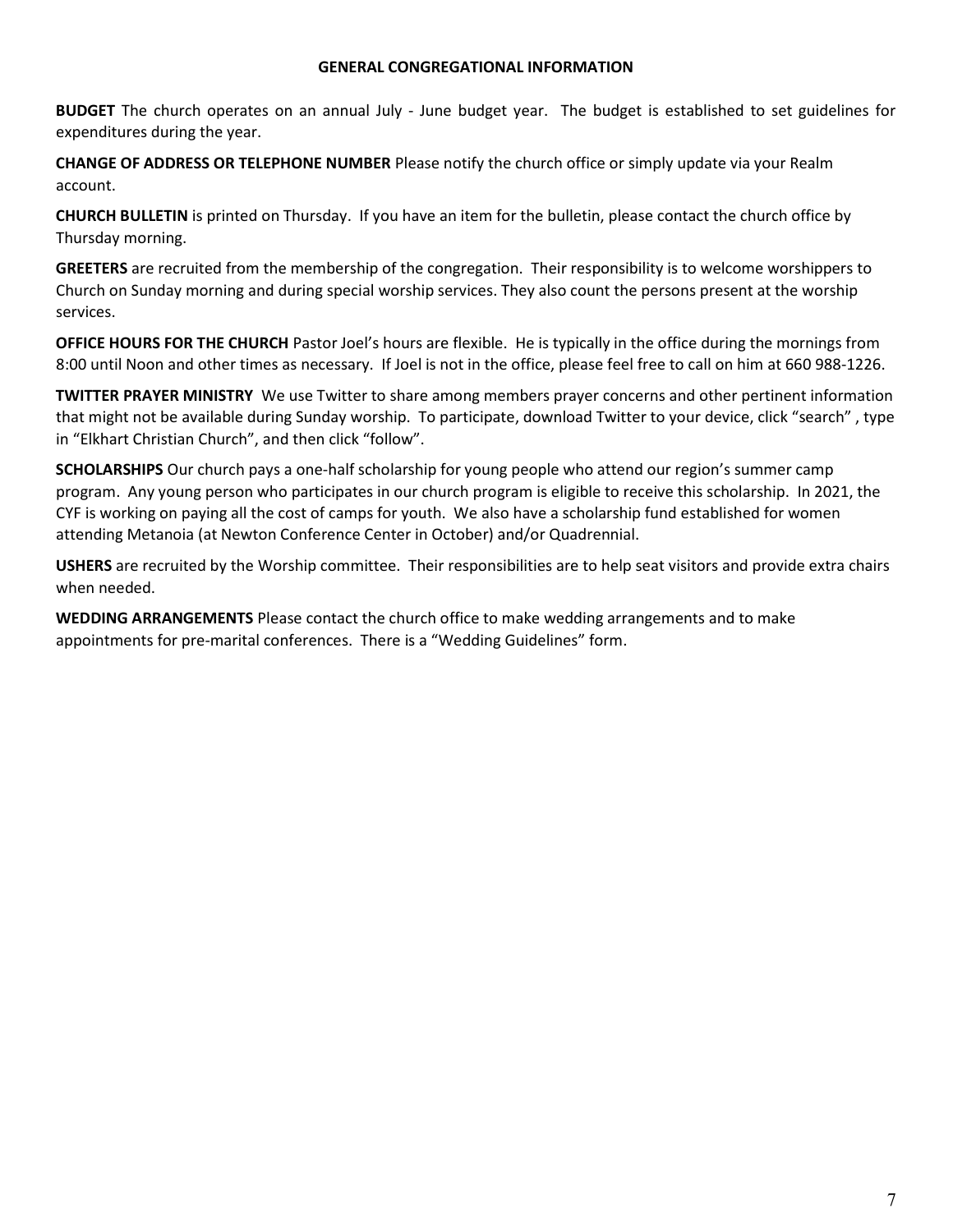# PROPERTY MAINTENANCE & IMPROVEMENT PROCEDURES

It is the intent of the trustees to maintain, repair and improve the church property based on decisions made by the Church Board. All changes, repairs, and improvements must have the approval of at least one trustee before any purchases have been made, equipment and supplies ordered, estimates requested, or services acquired.

● All projects in excess of \$500.00 must be reviewed and approved by the Church Board. The board meeting provides an opportunity for concerns about projects to be raised and discussed. Projects costing less than \$500.00 must be approved by the trustees and do not require board action.

● When subcontractors are hired to complete work on the church property, they will work at the direction of the trustee in charge of the project. Subcontractors will be informed that their progress will not be impeded or redirected by anyone else. Members of the congregation with concerns about specific projects should contact a trustee to discuss their concerns.

● If a problem arises such as plumbing or electrical malfunctions, members of the congregation are encouraged to take appropriate action by interrupting the services to avoid further damage and to advise a trustee immediately.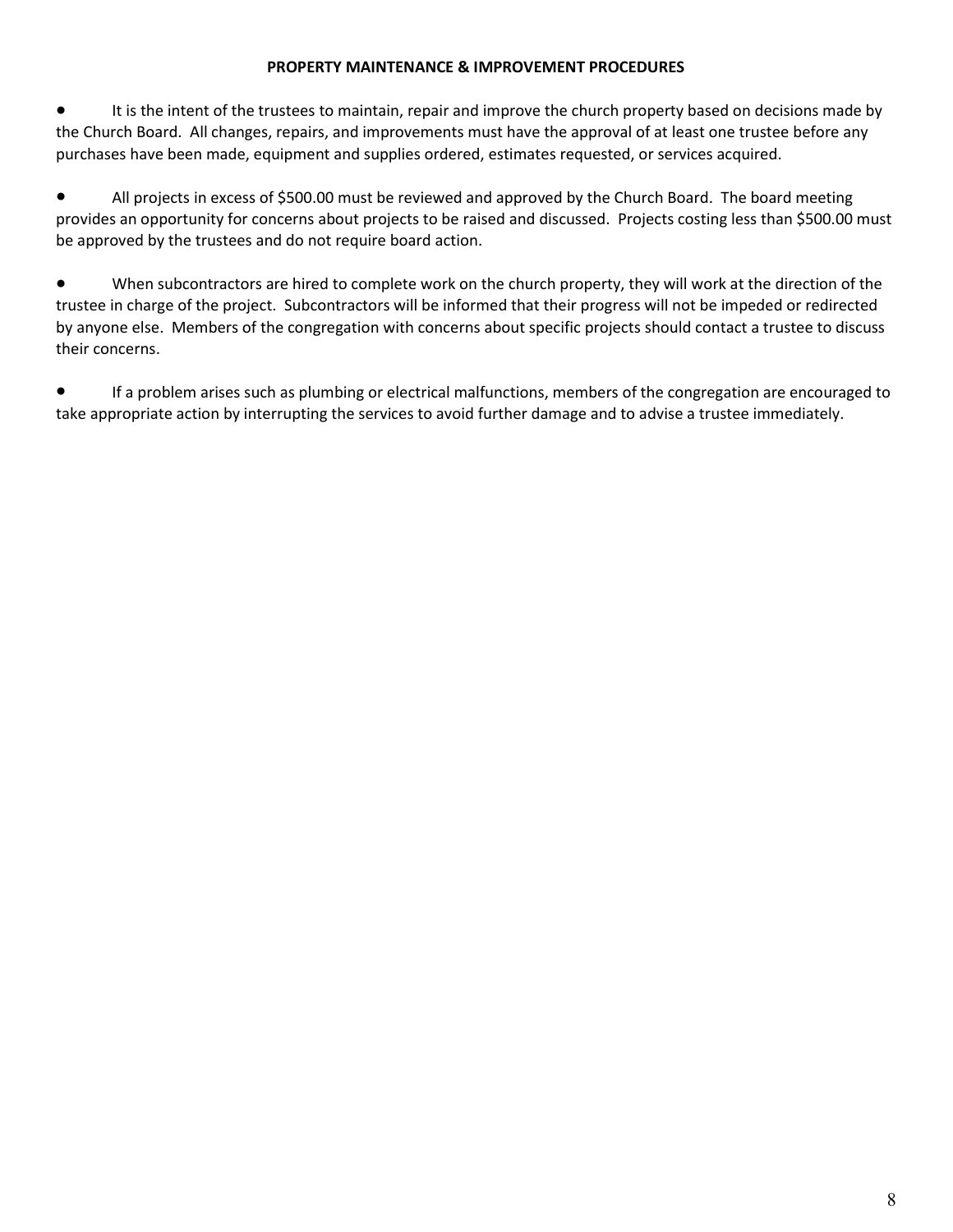# Christian Women's Fellowship (CWF)

It shall be the purpose of the Christian Women's Fellowship to provide opportunities for spiritual growth, enrichment, education, and creative ministries to enable women to develop a sense of personal responsibility for the whole mission of the church of Jesus Christ. All women of the church are welcome to belong to CWF.

We appreciate your support for the yearly Fall Fundraiser and other CWF functions.

# CWF EXECUTIVE COMMITTEE

| Co-Leader   Connie Passmore     | <b>Secretary/Treasurer</b>   Coral Sorenson |  |
|---------------------------------|---------------------------------------------|--|
| <b>Co-Leader</b>   Mary Jo Ward |                                             |  |

Every year in October, the CWF coordinates a church fundraiser. The proceeds go toward Church and Parsonage upkeep. We also contribute to missions such as Dorothy's House, military care packages, and distributing school supplies to families.

CWF is also responsible for managing World Outreach requests and disbursements.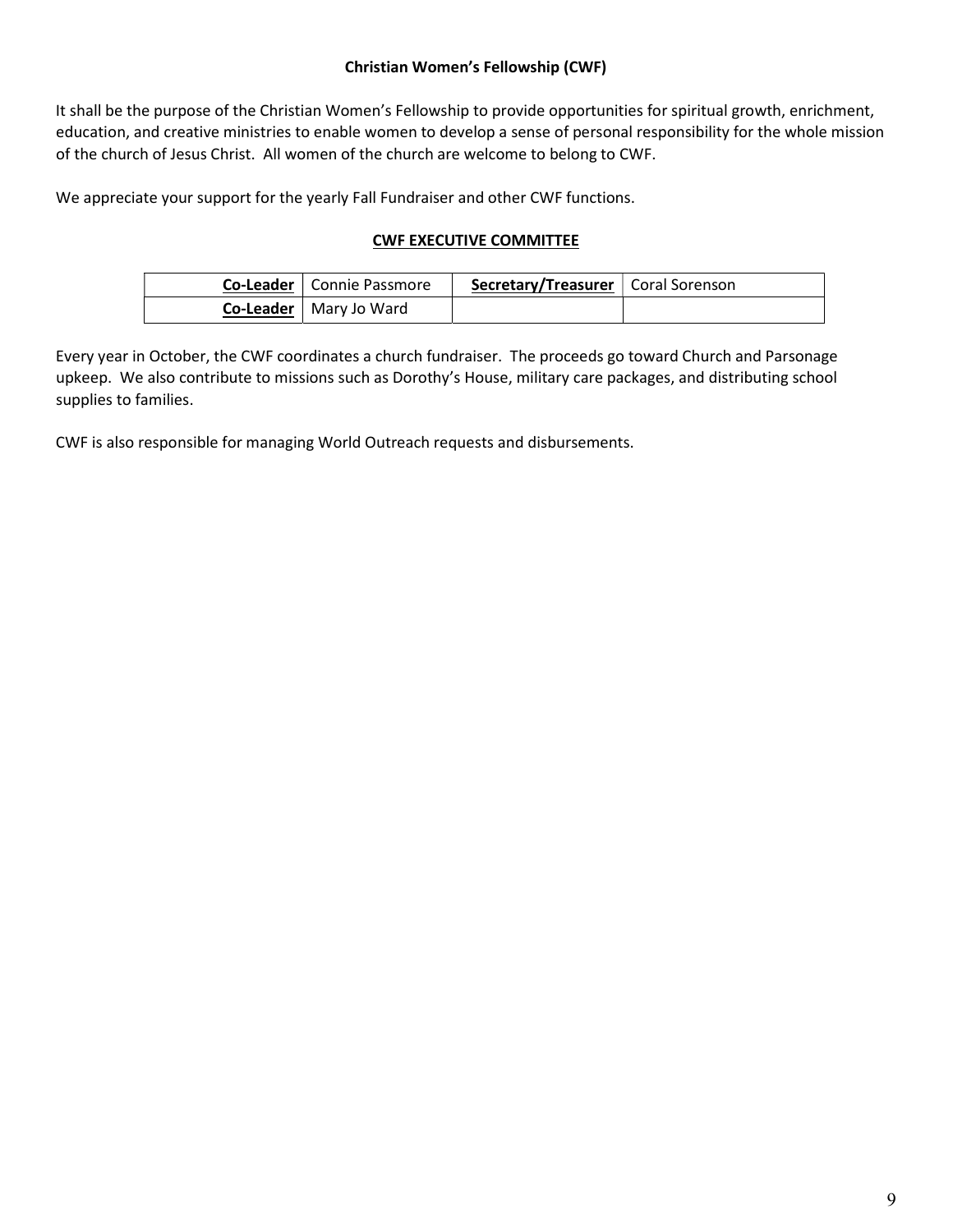# BUILDING USE POLICIES AND COSTS

Effective 11/13/97 (Participating Members)

For members and participants of Elkhart Christian Church, the fees for sanctuary and fellowship hall usage have been waived. Use of the building for weddings, receptions, and large gatherings can be scheduled through the office, provided the building is not previously scheduled. To secure use of the building for your event, on the date you desire, a \$100.00 cleaning deposit is required and payable in the office. Responsibility for the care and cleaning of the facilities will be with each group or member sponsoring the event. Damage or breakage will also fall under that same responsibility.

# CLEANING DEPOSIT

The \$100.00 deposit is a refundable deposit available after the designated church representative and/or pastor has approved the clean-up. The deposit should be made as soon as possible to reserve the facilities, but it must be made at least one week prior to the event.

For any occasion or event at the church, it is recommended that the persons contracting for the building usage designate someone to be responsible for organizing the clean-up and securing the approval and deposit from the designated church representative.

For non-participating members the building use policy is the same. The usage fees are as follows:

| Use of the Sanctuary       | \$25.00 |
|----------------------------|---------|
| Use of the Fellowship Hall | \$25.00 |

# KITCHEN ETIQUETTE

After kitchen use, please clean the kitchen. This will include removing trash, washing all used dishtowels and cloths and returning them to the church as soon as possible, removing all leftover food and drink from the refrigerators. Please report any breakage or non-working appliances to the CWF President. All kitchen dishes and small appliances are available for use but please do not remove them from the premises.

# KITCHEN USAGE AND RENTAL

If you are planning on using the kitchen facilities or equipment (appliances, dishes, pots, pans, trays, etc.) for your gathering please notify the church office when you secure the date for your event. The CWF charges for kitchen usage (the charges help to stock and replace needed kitchen items). This charge is payable at the church office when the cleaning deposit is paid.

### Kitchen rent for participating members

| Large group gathering (50 or more) | 50.00   |
|------------------------------------|---------|
| Small gathering (up to 50)         | \$25.00 |

# Kitchen rent for non-participating members

| Large gathering (25 or more) | \$100.00 |
|------------------------------|----------|
| Small gathering (up to 25)   | \$40.00  |

(A member of the kitchen staff will serve as liaison with the designated person from the party using the building.)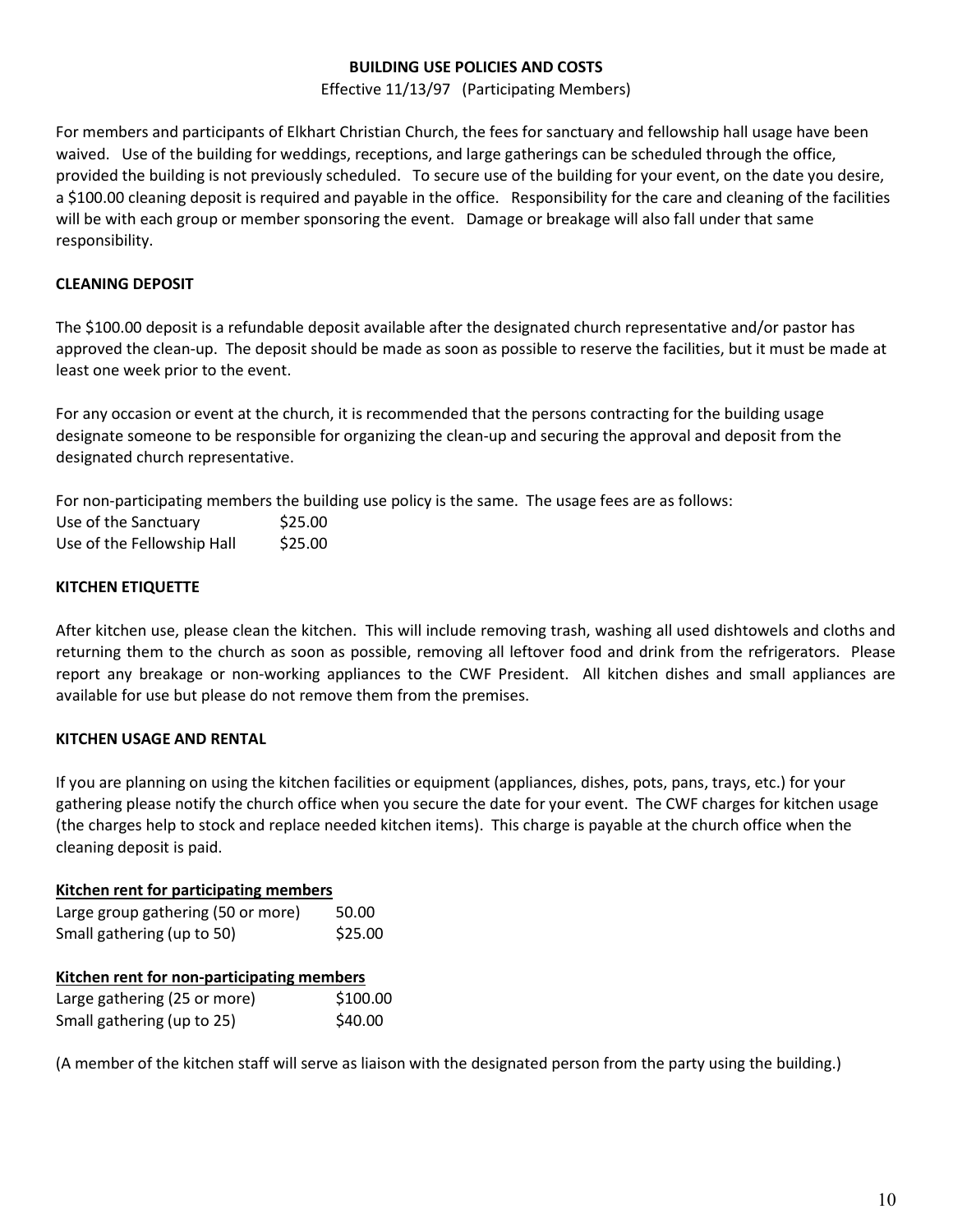## GENERAL BUILDING USE POLICIES

- 1. Food and drink are not allowed in the sanctuary.
- 2. No alcoholic beverages are allowed on church premises.
- 3. No smoking is allowed in the church building.
- 4. Furniture, fixtures, and accessories may be moved, but not removed from the building without prior permission from the minister or trustees.
- 5. Dishes, pans, coffee pots, roasters, etc., may be taken out of the church for church activities only.
- 6. When you use the kitchen, please clean it! Please report anything not working to a trustee or CWF Board Member. Any items left in the kitchen that are not for kitchen work will be removed.
- 7. When you use dishtowels and cloths, please wash them and bring them back as soon as possible.
- 8. If it is necessary to move the communion table, chairs, or pulpit in the sanctuary they must be returned to their previous position after use.
- 9. Please clean the tables in the fellowship hall after use.
- 10. Please make sure the lights, fans, and the window air-conditioners (seasonal) are turned off before leaving the building
- 11. Please do not adjust thermostats.
- 12. All trash is to be placed in garbage bags and taken to the dumpster just south of the church.
- 13. Extra garbage bags are in the closet between the kitchen and bathrooms.
- 14. Decorations for the sanctuary and fellowship hall must be approved by the minister or designated person. The purpose of this is to prevent harsh adhesives on the finished pews, candle wax on the floor or other potential damage.
- 15. Bird seed and rice are not allowed on the church premises. This also includes confetti and other similar substances.
- 16. Tables, chairs, kitchen utensils, etc. are not to be removed from the church property. Use is confined to onpremises functions.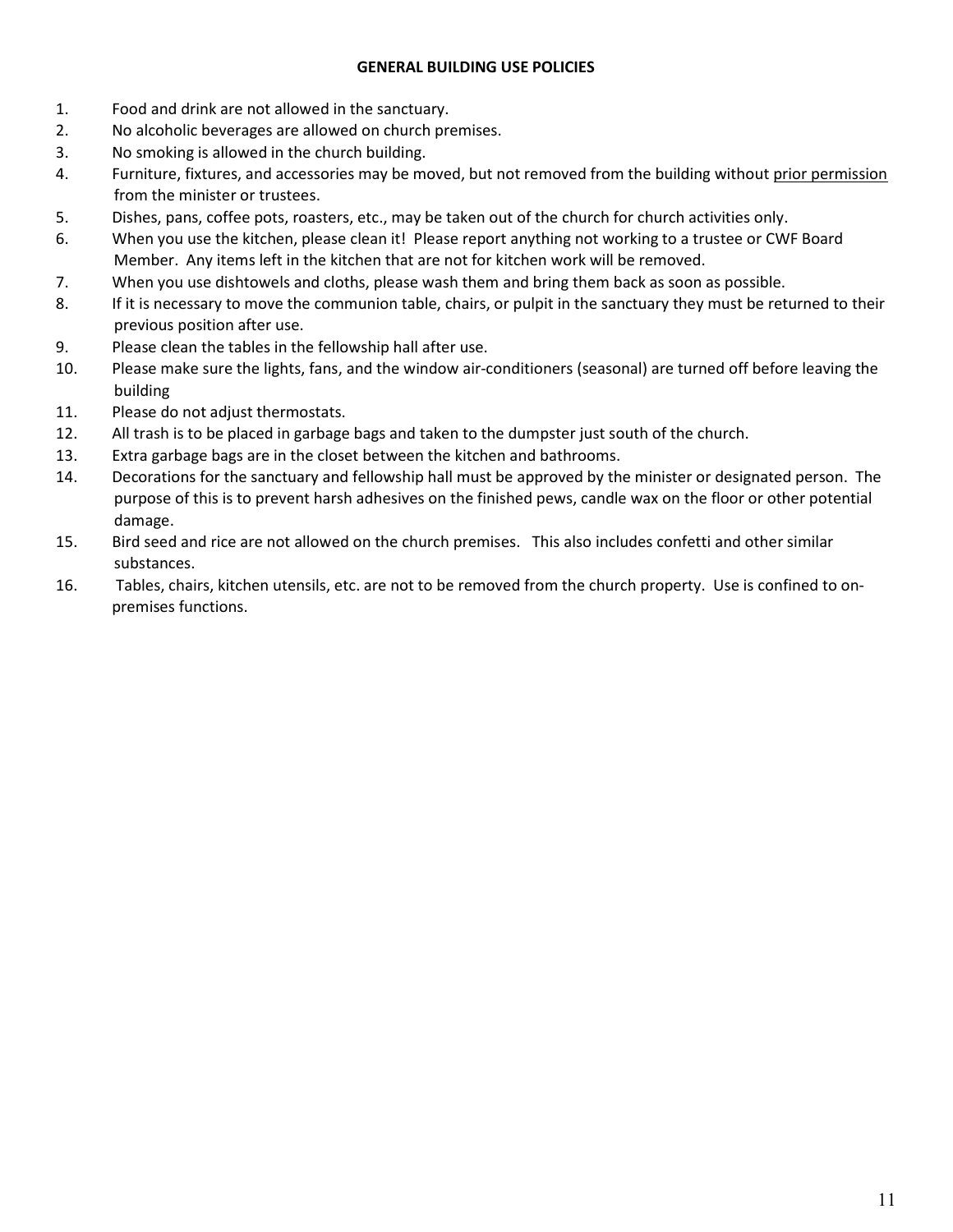Any group that would like to have the Reception Committee serve a wedding reception, rehearsal, anniversary, or other large gathering they may contact the church office at (515) 367-5125. The group using the facilities must provide all food and beverage.

# The following fees are set for the CWF's Service:

| Serving for participating members  |         |
|------------------------------------|---------|
| Large group gathering (50 or more) | \$50.00 |
| Small gathering (up to 50)         | \$25.00 |

| Serving for Nonparticipating members |          |
|--------------------------------------|----------|
| Large gathering (25 or more)         | \$100.00 |
| Small gathering (up to 25)           | \$40.00  |

\*A member of the kitchen staff will serve as liaison with the designated person from the party using the building.

\*\*Kitchen Rent for Participating and Nonparticipating members must also be paid in addition to Serving Charge.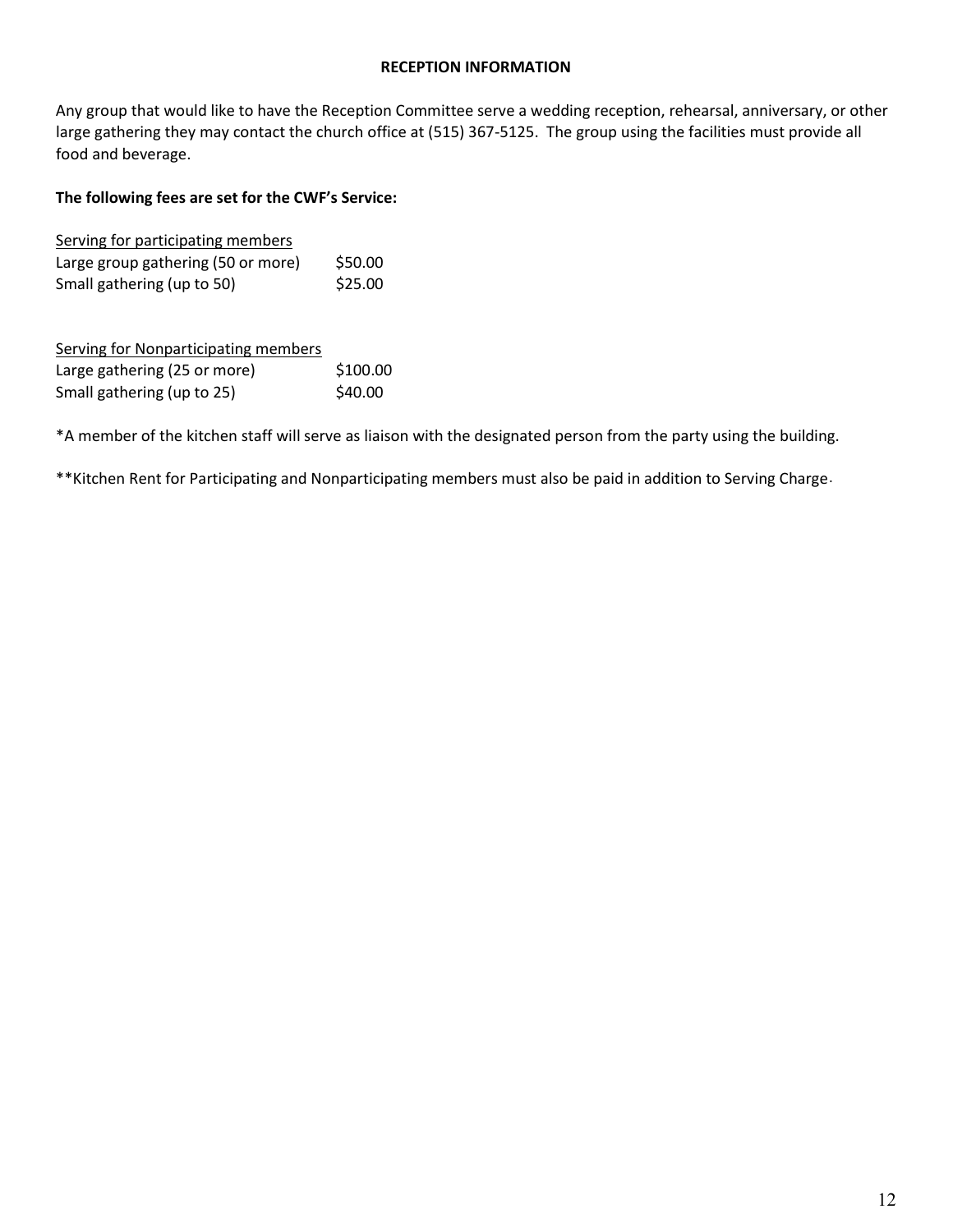### EDUCATION COMMITTEE - Meets as needed

Members:

#### FUNERAL FOOD COMMITTEE - As Needed

For information on your wishes and our services offered, contact: Cathy Handley at 515-964-1544; assisted by Gabby Greene. No charge, but donations accepted.

#### MEMBERSHIP COMMITTEE - Meets as needed

Chair: Brenda Dobson

Members:

### MEMORIAL AND SPECIAL GIFTS COMMITTEE - Meet in March, June, September and December

|                                | Board Chair:   Perry Anderson | CWF President:   Mary Jo Ward |                       |
|--------------------------------|-------------------------------|-------------------------------|-----------------------|
| Appointed Secretary:           |                               |                               | Pastor:   Joel Aurand |
| Worship Chair:   Cathy Handley |                               | Trustee:                      |                       |

#### PASTORAL RELATIONS COMMITTEE - Meets January, April, July and October

Chair: Russ Dobson term Jan. 2020-June 2023

Members: 3 Year Terms

| July 2016-June 2019  | July 2021-June 2024 | Russ Dobson         |
|----------------------|---------------------|---------------------|
| <b>Purmon Greene</b> | Barb & Dave Kalsem  | Joel Aurand, Pastor |

#### PERMANENT FUND COMMITTEE - Meets as Needed

It shall be the function of this committee to receive and administer wills and bequests for the long range good of the church.

|                                    | Board Chair:   Perry Anderson                                   |
|------------------------------------|-----------------------------------------------------------------|
|                                    | Treasurer:   Tim Butler                                         |
| Stewardship/Finance Chair   Vacant |                                                                 |
|                                    | At-Large Members:   Brenda Dobson; Craig Ellyson; Cathy Handley |

### RECEPTION COMMITTEE - As Needed

| Chair: $N/A$ | Members:   Volunteers as needed |
|--------------|---------------------------------|
|--------------|---------------------------------|

#### STEWARDSHIP AND FINANCE COMMITTEE - Meets quarterly

Board Chair: Perry Anderson | Treasurer: Tim Butler

#### WORLD OUTREACH COMMITTEE - CWF is responsible for World Outreach

Chair:

#### WORSHIP COMMITTEE - Meets 1st Monday of each month. Visitors and ideas are welcome.

Chair: Cathy Handley

Members:

| Tim Butler   | Robin Luke          |
|--------------|---------------------|
| Mary Jo Ward | Joel Aurand, Pastor |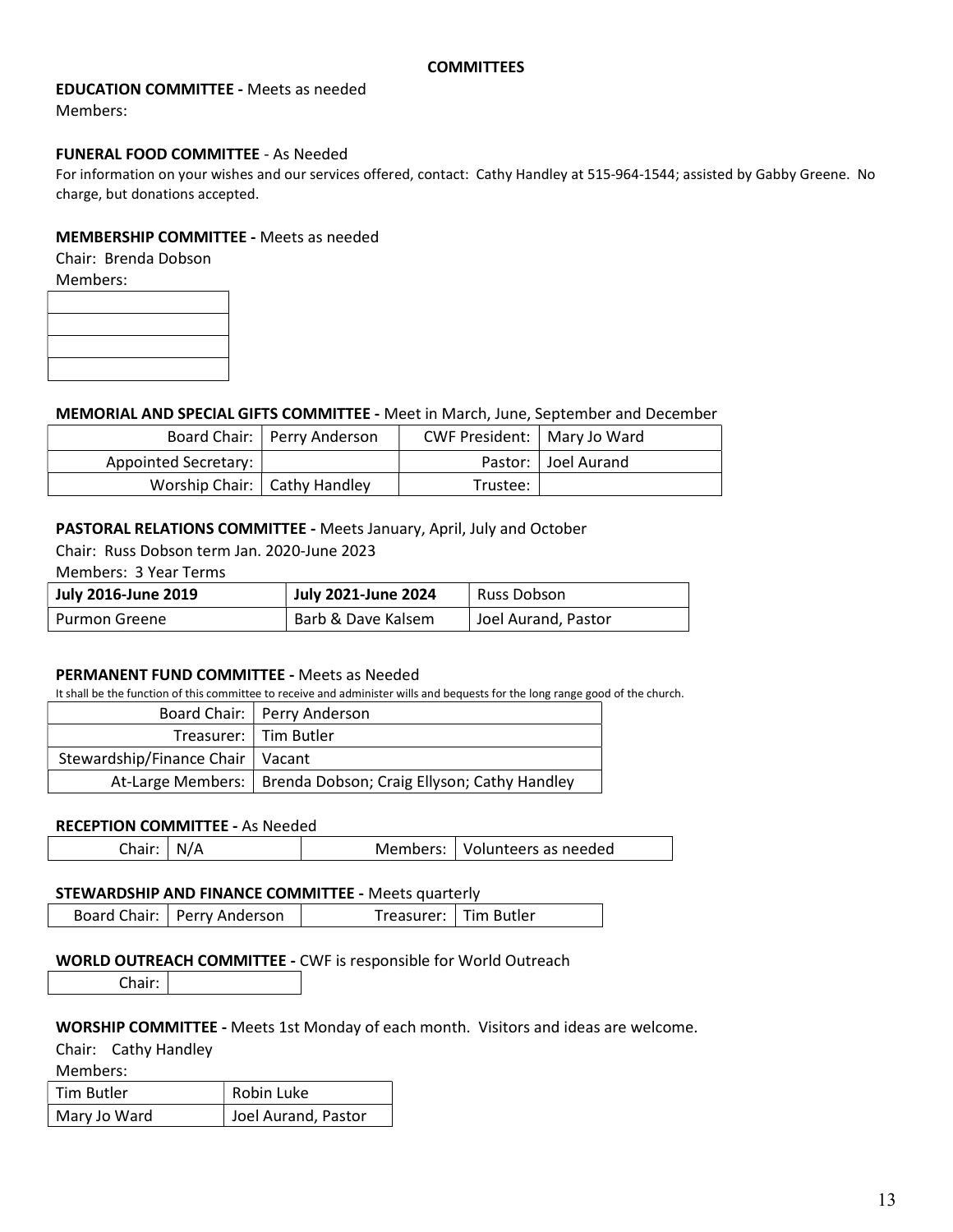### BOARDS

# CHURCH BOARD - Meet Monthly on the Second Sunday @ 11:00 a.m.

|                                                                     | Board Chair:   Perry Anderson |                                          | Treasurer:   Tim Butler |  |  |
|---------------------------------------------------------------------|-------------------------------|------------------------------------------|-------------------------|--|--|
| Vice Chair:                                                         |                               | Financial Secretary:   Michelle Anderson |                         |  |  |
| Clerk:   Cathy Handley<br>Asst. Financial Secretary:   Mary Jo Ward |                               |                                          |                         |  |  |
| Officers, Elders, Diaconate, Trustees and Committee Chairpersons    |                               |                                          |                         |  |  |

#### ELDERS (3 Year Term)

| July 2018-2022    | July 2019-2023      | July 2020-2024 |
|-------------------|---------------------|----------------|
| Dave Kalsem (2)   | Connie Passmore (1) | Craig Ellyson  |
| Laura Butler (1)  | Michelle Berard (2) |                |
| Brenda Dobson (1) |                     |                |
|                   |                     |                |

### DIACONATE (3 Year Term)

| July 2018-2022         | <b>July 2019-2023</b> | <b>July 2020-2024</b> |
|------------------------|-----------------------|-----------------------|
| Ben Hall (2)           | Perry Anderson (2)    | Brian Berard (1)      |
| Cathy Handley (2)      | Mary Jo Ward (2)      | Purmon Greene (1)     |
| Steve Fox (1)          | Emily Gesink (1)      | Gabi Greene (2)       |
| John Burright (1)      |                       |                       |
| Julietta Griffioen (1) |                       |                       |
|                        |                       |                       |
|                        |                       |                       |
|                        |                       |                       |
|                        |                       |                       |
|                        |                       |                       |
|                        |                       |                       |

(1) Designates first term of a two consecutive term maximum

(2) Designates second term of a two consecutive term maximum

#### JUNIOR DIACONATE (1 Year Term)

| Aaliyah Greene | Tucker Anderson | Rebecca Greene |
|----------------|-----------------|----------------|
|                |                 |                |

# TRUSTEES (3 Year Term)

| July 2018- June 2022 | <b>July 2019-June 2023</b> | 2020-June 2024<br>July |
|----------------------|----------------------------|------------------------|
| fom Ward             | <b>Burright</b><br>John    | Ethan Ward             |

(1, 2, 3) – Designates number of years left in term, including current year.

#### YOUTH GROUP - Meets every Sunday from 6:00-8:30 pm

Volunteer Leader: Gabrielle Butler; Michelle Berard

Adult Volunteers: Gabi Greene; Joel Aurand

| Custodian     | <b>Flowers</b> | <b>Historian</b> | Pianist / Organist | <b>Secretary</b> |
|---------------|----------------|------------------|--------------------|------------------|
|               |                |                  | (Volunteers)       | (Staff)          |
| Craig Ellyson | Mary Jo Ward   |                  | Brenda Dobson      | Mary Jo Ward     |
|               |                |                  | Robin Luke         |                  |
|               |                |                  | Sharon Payne       |                  |
|               |                |                  | Gail Aurand        |                  |